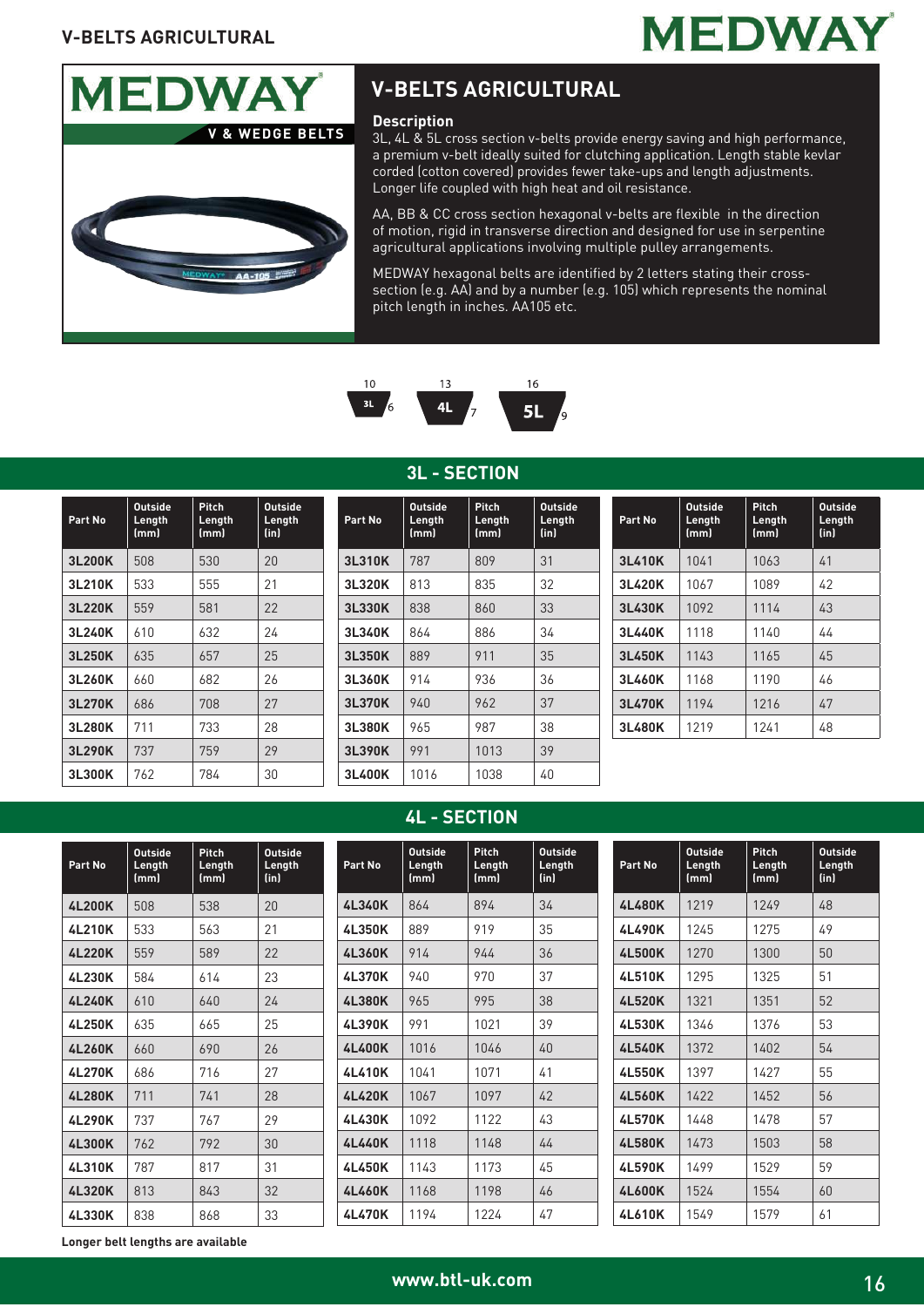### **V-BELTS AGRICULTURAL**

| <b>4L - SECTION CONTINUED</b> |
|-------------------------------|
|-------------------------------|

|  | <b>MEDWAY</b> |
|--|---------------|
|  |               |

| Part No       | <b>Outside</b><br>Length<br>(mm) | Pitch<br>Length<br>(mm) | <b>Outside</b><br>Length<br>(in) |
|---------------|----------------------------------|-------------------------|----------------------------------|
| <b>4L620K</b> | 1575                             | 1605                    | 62                               |
| <b>4L630K</b> | 1600                             | 1630                    | 63                               |
| <b>4L640K</b> | 1626                             | 1656                    | 64                               |
| <b>4L650K</b> | 1651                             | 1681                    | 65                               |
| <b>4L660K</b> | 1676                             | 1706                    | 66                               |
| 4L670K        | 1702                             | 1732                    | 67                               |
| <b>4L680K</b> | 1727                             | 1757                    | 68                               |
| 4L690K        | 1753                             | 1783                    | 69                               |
| <b>4L700K</b> | 1778                             | 1808                    | 70                               |
| 4L710K        | 1803                             | 1833                    | 71                               |
| <b>4L720K</b> | 1829                             | 1859                    | 72                               |
| <b>4L730K</b> | 1854                             | 1884                    | 73                               |
| 4L740K        | 1880                             | 1910                    | 74                               |
| 4L750K        | 1905                             | 1935                    | 75                               |
| 4L760K        | 1930                             | 1960                    | 76                               |
| 4L770K        | 1956                             | 1986                    | 77                               |
| <b>4L780K</b> | 1981                             | 2011                    | 78                               |

**Part No**

**Outside Length (mm)**

**Pitch Length (mm)**

**Outside Length (in)**

| Part No       | <b>Outside</b><br>Length<br>(mm) | Pitch<br>Length<br>(mm) | <b>Outside</b><br>Length<br>(in) |
|---------------|----------------------------------|-------------------------|----------------------------------|
| <b>4L790K</b> | 2007                             | 2037                    | 79                               |
| 4L800K        | 2032                             | 2062                    | 80                               |
| <b>4L810K</b> | 2057                             | 2087                    | 81                               |
| 4L820K        | 2083                             | 2113                    | 82                               |
| 4L830K        | 2108                             | 2138                    | 83                               |
| <b>4L840K</b> | 2134                             | 2164                    | 84                               |
| 4L850K        | 2159                             | 2189                    | 85                               |
| <b>4L860K</b> | 2184                             | 2214                    | 86                               |
| <b>4L870K</b> | 2210                             | 2240                    | 87                               |
| <b>4L880K</b> | 2235                             | 2265                    | 88                               |
| 4L890K        | 2261                             | 2291                    | 89                               |
| 4L900K        | 2286                             | 2316                    | 90                               |
| 4L910K        | 2311                             | 2341                    | 91                               |
| 4L920K        | 2337                             | 2367                    | 92                               |
| 4L930K        | 2362                             | 2392                    | 93                               |
| 4L940K        | 2388                             | 2418                    | 94                               |
| 4L950K        | 2413                             | 2443                    | 95                               |

| Part No        | <b>Outside</b><br>Length | Pitch<br>Length | <b>Outside</b><br>Length |
|----------------|--------------------------|-----------------|--------------------------|
|                | (mm)                     | (mm)            | (in)                     |
| <b>4L960K</b>  | 2438                     | 2468            | 96                       |
| <b>4L970K</b>  | 2464                     | 2494            | 97                       |
| <b>4L980K</b>  | 2489                     | 2519            | 98                       |
| <b>4L990K</b>  | 2515                     | 2545            | 99                       |
| <b>4L1000K</b> | 2540                     | 2570            | 100                      |
| <b>4L1020K</b> | 2591                     | 2621            | 102                      |
| <b>4L1030K</b> | 2616                     | 2646            | 103                      |
| <b>4L1050K</b> | 2667                     | 2697            | 105                      |
| <b>4L1060K</b> | 2692                     | 2722            | 106                      |
| <b>4L1070K</b> | 2718                     | 2748            | 107                      |
| <b>4L1080K</b> | 2743                     | 2773            | 108                      |
| <b>4L1120K</b> | 2845                     | 2875            | 112                      |
| <b>4L1140K</b> | 2896                     | 2926            | 114                      |
| <b>4L1170K</b> | 2972                     | 3002            | 117                      |
| <b>4L1180K</b> | 2997                     | 3027            | 118                      |
| 4L1380K        | 3505                     | 3535            | 138                      |

| <b>5L - SECTION</b> |  |
|---------------------|--|
|                     |  |

| Part No | <b>Outside</b><br>Length<br>(mm) | Pitch<br>Length<br>(mm) | <b>Outside</b><br>Length<br>(in) |
|---------|----------------------------------|-------------------------|----------------------------------|
| 5L490K  | 1245                             | 1285                    | 49                               |
| 5L500K  | 1270                             | 1310                    | 50                               |
| 5L510K  | 1295                             | 1335                    | 51                               |
| 5L520K  | 1321                             | 1361                    | 52                               |
| 5L530K  | 1346                             | 1386                    | 53                               |
| 5L540K  | 1372                             | 1412                    | 54                               |
| 5L550K  | 1397                             | 1437                    | 55                               |
| 5L560K  | 1422                             | 1462                    | 56                               |
| 5L570K  | 1448                             | 1488                    | 57                               |
| 5L580K  | 1473                             | 1513                    | 58                               |
| 5L590K  | 1499                             | 1539                    | 59                               |
| 5L600K  | 1524                             | 1564                    | 60                               |
| 5L610K  | 1549                             | 1589                    | 61                               |
| 5L620K  | 1575                             | 1615                    | 62                               |
| 5L630K  | 1600                             | 1640                    | 63                               |
| 5L640K  | 1626                             | 1666                    | 64                               |
| 5L650K  | 1651                             | 1691                    | 65                               |
| 5L660K  | 1676                             | 1716                    | 66                               |
| 5L670K  | 1702                             | 1742                    | 67                               |
| 5L680K  | 1727                             | 1767                    | 68                               |
| 5L690K  | 1753                             | 1793                    | 69                               |
| 5L700K  | 1778                             | 1818                    | 70                               |
| 5L710K  | 1803                             | 1843                    | 71                               |
| 5L720K  | 1829                             | 1869                    | 72                               |

| Part No | <b>Outside</b><br>Length<br>(mm) | Pitch<br>Length<br>(mm) | <b>Outside</b><br>Length<br>(in) |
|---------|----------------------------------|-------------------------|----------------------------------|
| 5L730K  | 1854                             | 1894                    | 73                               |
| 5L740K  | 1880                             | 1920                    | 74                               |
| 5L750K  | 1905                             | 1945                    | 75                               |
| 5L760K  | 1930                             | 1970                    | 76                               |
| 5L770K  | 1956                             | 1996                    | 77                               |
| 5L780K  | 1981                             | 2021                    | 78                               |
| 5L790K  | 2007                             | 2047                    | 79                               |
| 5L800K  | 2032                             | 2072                    | 80                               |
| 5L810K  | 2057                             | 2097                    | 81                               |
| 5L820K  | 2083                             | 2123                    | 82                               |
| 5L830K  | 2108                             | 2148                    | 83                               |
| 5L840K  | 2134                             | 2174                    | 84                               |
| 5L850K  | 2159                             | 2199                    | 85                               |
| 5L860K  | 2184                             | 2224                    | 86                               |
| 5L870K  | 2210                             | 2250                    | 87                               |
| 5L880K  | 2235                             | 2275                    | 88                               |
| 5L890K  | 2261                             | 2301                    | 89                               |
| 5L900K  | 2286                             | 2326                    | 90                               |
| 5L910K  | 2311                             | 2351                    | 91                               |
| 5L920K  | 2337                             | 2377                    | 92                               |
| 5L930K  | 2362                             | 2402                    | 93                               |
| 5L940K  | 2388                             | 2428                    | 94                               |
| 5L950K  | 2413                             | 2453                    | 95                               |
| 5L960K  | 2438                             | 2478                    | 96                               |

**5L480K** 1219 1259 48 Please enquire for longer length options